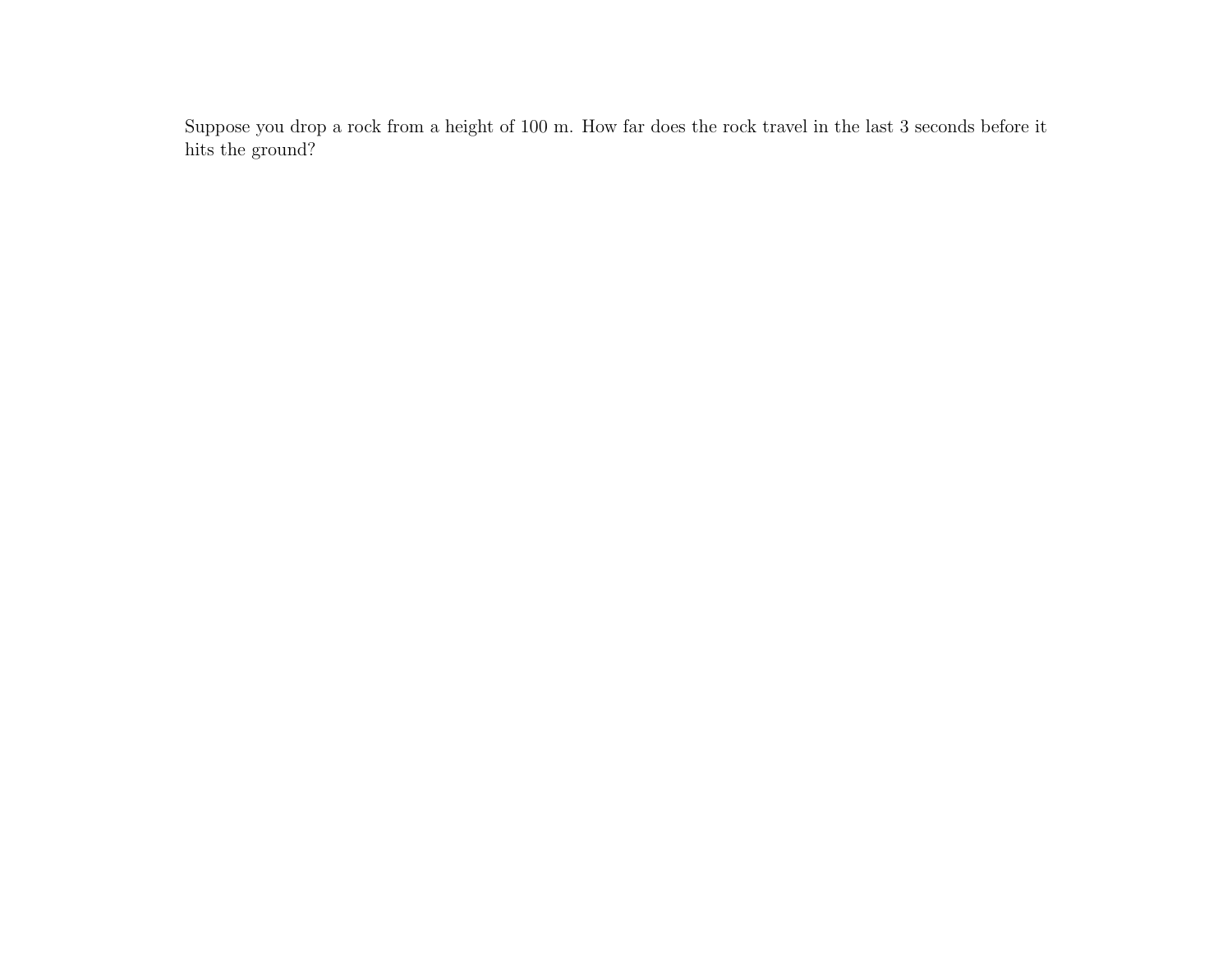You drop a rock from a height h the same moment your friend throws a rock upward at speed v. When the rocks collide, the falling rock has 4 times the instantaneous velocity of the upwardly moving thrown rock. What height,  $h_{\text{collide}}$ , did the collision occur?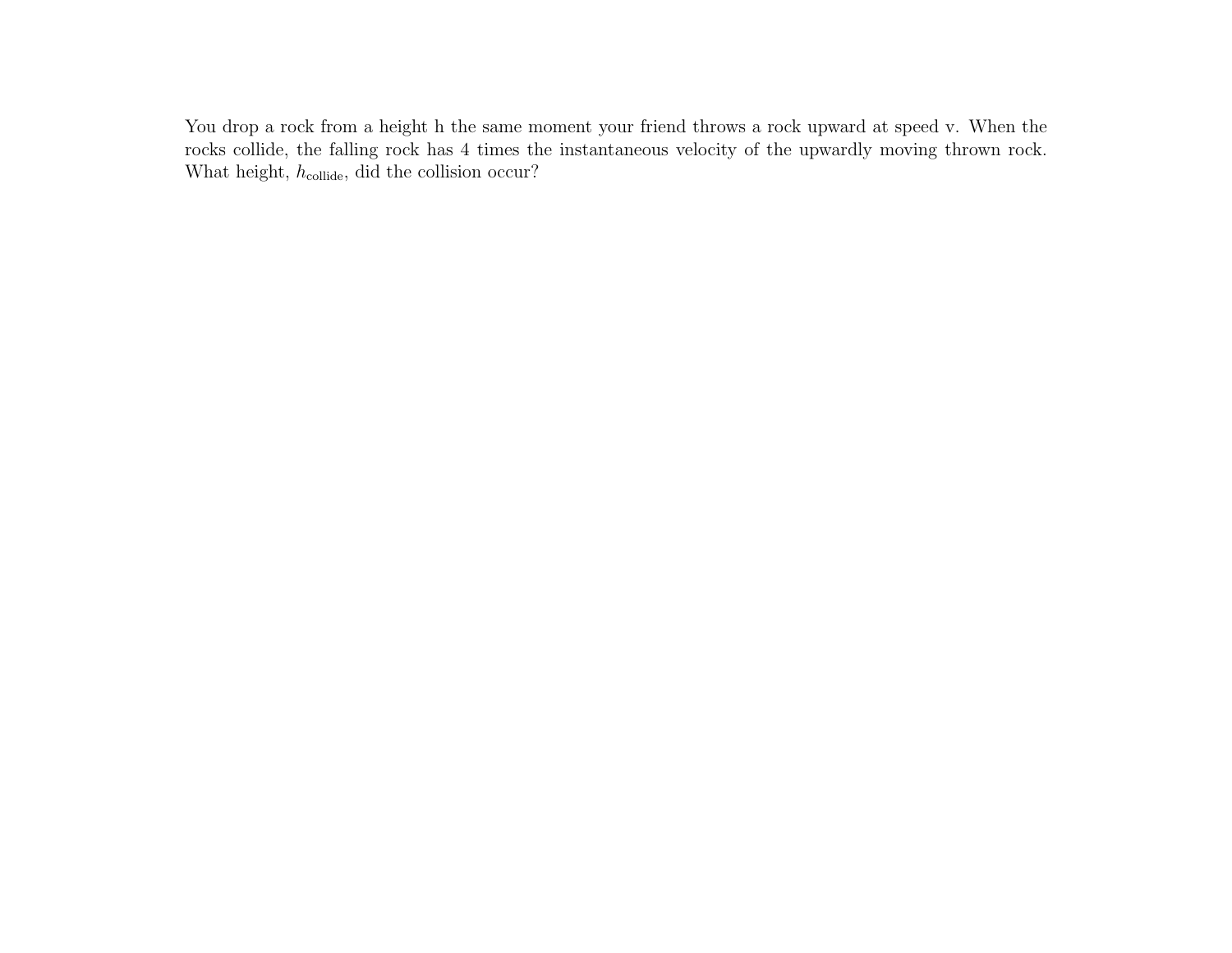A quarterback notices that the a defensive lineman is bearing down on him. At  $t=0$ , the lineman has a position of  $x = -10$  m, velocity of 10 m/s. The quarterback needs to buy 1.5 second with his legs, if he starts accelerating at  $5 \text{ m/s}^2$ , can he buy this extra time?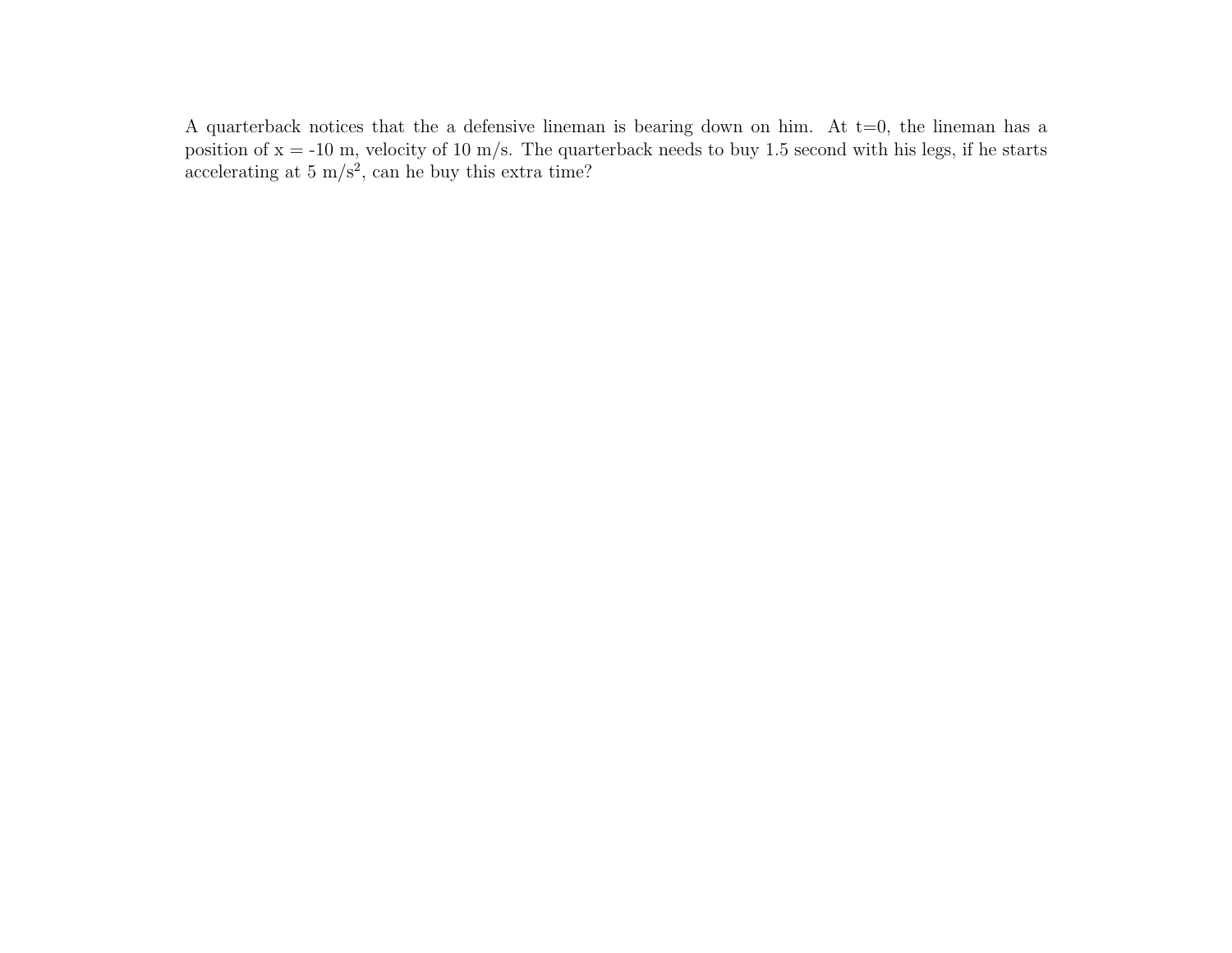Suppose the position of a particle is given by  $x(t) = 6t^2 - 10t + 5$  m. What is the instantaneous velocity? What is the acceleration?